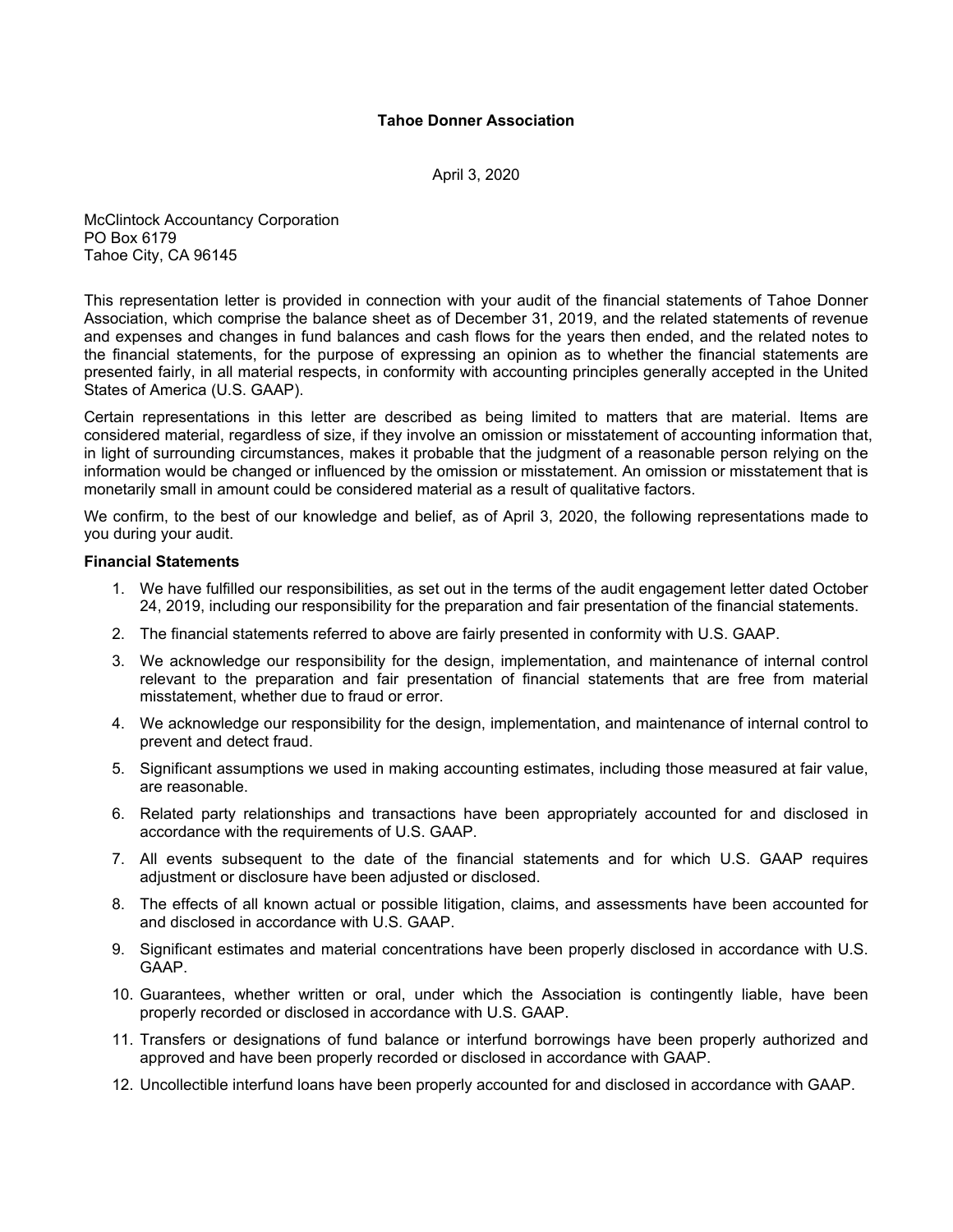## **Information Provided**

- 13. We have provided you with:
	- $\circ$  Access to all information, of which we are aware, that is relevant to the preparation and fair presentation of the financial statements, such as records, documentation, and other matters.
	- $\circ$  Additional information that you have requested from us for the purpose of the audit.
	- $\circ$  Unrestricted access to persons within the Association from whom you determined it necessary to obtain audit evidence.
- 14. All material transactions have been recorded in the accounting records and are reflected in the financial statements.
- 15. We have disclosed to you the results of our assessment of the risk that the financial statements may be materially misstated as a result of fraud.
- 16. We have no knowledge of any fraud or suspected fraud that affects the Association and involves:
	- o Management,
	- o Employees who have significant roles in internal control, or
	- $\circ$  Others where the fraud could have a material effect on the financial statements.
- 17. We have no knowledge of any allegations of fraud or suspected fraud affecting the Association's financial statements communicated by employees, former employees, regulators, or others.
- 18. We have no knowledge of any instances of noncompliance or suspected noncompliance with laws and regulations whose effects should be considered when preparing financial statements.
- 19. We have disclosed to you all known actual or possible litigation, claims, and assessments whose effects should be considered when preparing the financial statements.
- 20. We have disclosed to you the identity of the Association's related parties and all the related party relationships and transactions of which we are aware.
- 21. The Association has satisfactory title to all owned assets, and there are no liens or encumbrances on such assets nor has any asset been pledged as collateral
- 22. We acknowledge our responsibility for presenting the Required Supplementary Information on Future Major Repairs and Replacement in accordance with U.S. GAAP, and we believe the Required Supplementary Information on Future Major Repairs and Replacement, including its form and content, is fairly presented in accordance with U.S. GAAP. The methods of measurement and presentation of the Required Supplementary Information on Future Major Repairs and Replacement have not changed from those used in the prior period, and we have disclosed to you any significant assumptions or interpretations underlying the measurement and presentation of the supplementary information.
- 23. The board of directors is collecting funds for future major repairs and replacements in conformity with Tahoe Donner Association's policy to fund for those needs based on a study conducted in 2019. The board of directors believes the funds will adequately provide for future major repairs and replacements.
- 24. The Association is an exempt organization under Section 501(c)(4) of the Internal Revenue Code. Any activities of which we are aware that would jeopardize the Organization's tax-exempt status, and all activities subject to tax on unrelated business income or excise or other tax, have been disclosed to you. All required filings with tax authorities are up-to-date.
- 25. We are in agreement with the adjusting journal entries you have proposed, and they have been posted to the Association's accounts.
- 26. Association members are subject to assessments that provide funds for the Association's operating expenses and major repairs and replacements. Association management has considered the Financial Accounting Standards Board (FASB) guidance on Topic 606, *Revenue from Contracts with Customers*, in the Accounting Standards Codification (ASC) and concluded that association members do not qualify as customers per the definition provided in the ASC. As such, assessment revenue is recognized in the periods in which they are assessed, regardless of when they are collected or expended.